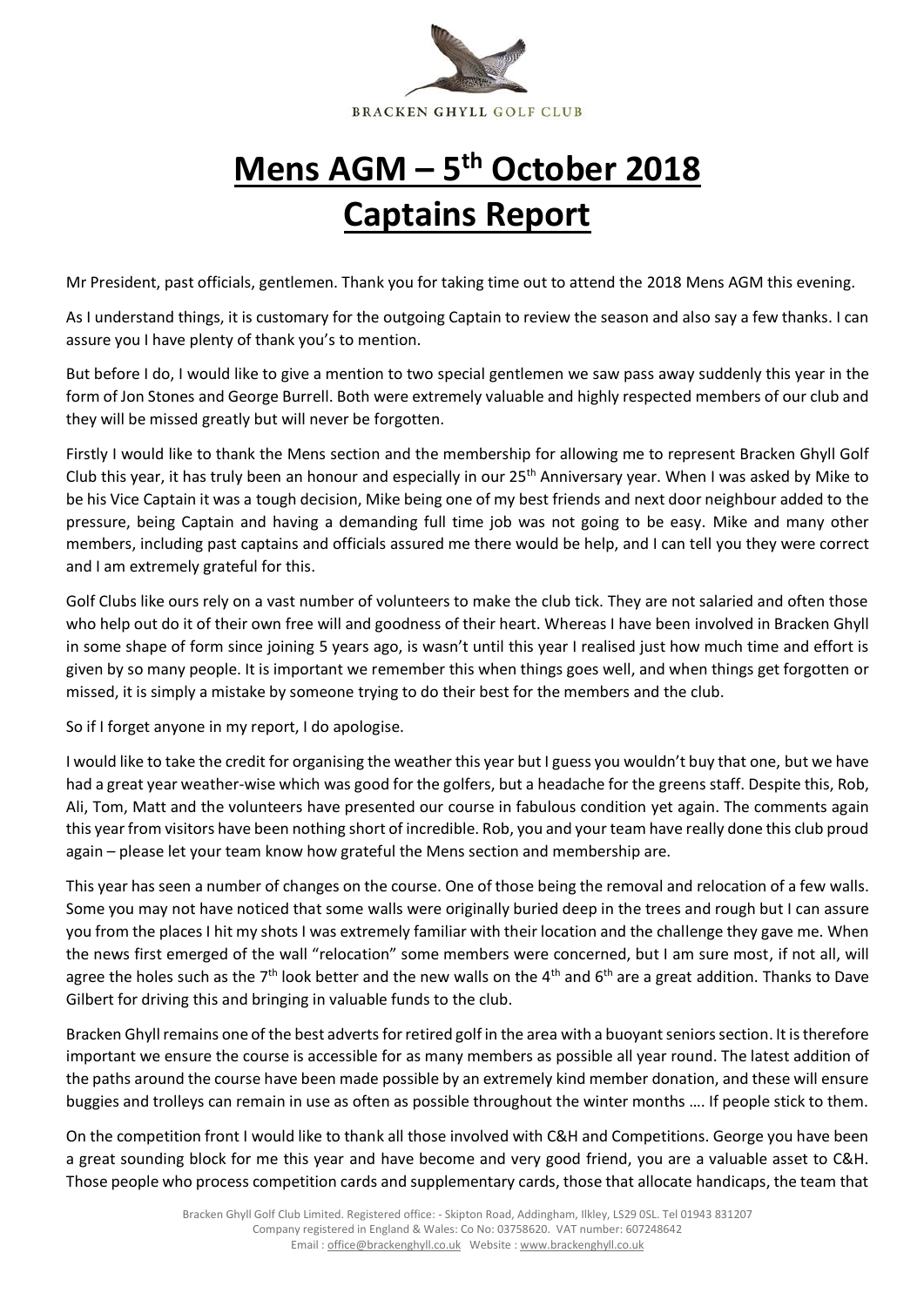

do the draws, update spreadsheets, print results and setup V1 so you can sign into the competitions. George (Auterson) / Duncan (Hall) / Pel (Stephen Pelkowski) / Colin (Graveling) / Brian (Lamb) – you are like the elves that come in at night and just make things happen. Jonty (Hawkes) our BRS man. Some may think that when we logon to BRS to book a time things appear like magic, well Jonty is our BRS magician. Jonty – thank you for all your support, hard work and patience this year you do a fantastic job for the whole club.

Mens nights have remained a great success this year, thank you to everyone for supporting these and also a huge thanks to Richard Beilby. Richard puts plenty of time into organising the evenings and his presentations are not to be missed. I would also like to call Richard out for his continued work on the machinery and buggies. Richard spends many hours over the year repairing various items and saving the club plenty of costs had we had to go externally. Thank you.

To my Mens committee for the season, Mike / George / Duncan / Roger and my Vice Captain – Simon (Thomas), it has been a pleasure working with you this year. I have tried this year to bring a consultative approach to proceedings and allow discussion and debate to various ideas and changes and it seems to have worked …. in the main!

The Senior section continues to flourish and I am sure some of this is down to the time and effort put in this year by Roger Lucas our outgoing Seniors Captain – thank you Roger. I am pleased to announce that Martin Collins has accept the role again this year and has a fresh faced Brian Lamb as his Vice – have a great year guys.

Golf is going through a tough time at present at all ages, and this is reflected in the level of junior members throughout English golf. Indeed our section had only 14 active competition members in 2018. Despite this we managed to play most competitions and often getting 7 to 10 competitors. Hopefully with the resurgence of Tiger Woods this may bring a little life back into the sport – who knows, but I would welcome any ideas on how we can further promote junior golf at Bracken Ghyll. I would like to thank Will Mawson for being our Junior Captain this year and also for flying the Bracken Ghyll flag when selected to play for the Bradford Union Boys Team. Being the eldest of the group Will often organised the players on competition days and on Junior Masters week ensured each day ran smoothly and the leader board was updated. Thanks Will for a great year and I hope you have continued success in your senior golf.

Onto the League and Union golf. Thank you to everyone for representing the club and again to our 3 Captains - Peter Knowles (Rabbits), Chris Jones (8-15) and Andrew Coates (Scratch) for organising a team each week and also ensuring we were represented at the relevant Team Championships and various Union Competitions. Our Rabbits retained their position in Division C and also did well in the Team events. Our 8-15 Team went very close to gaining promotion only narrowly missing out in the last match. Although we did have success in the 2<sup>nd</sup> Division Team Championship at Northcliffe with a win with a team of Robbie Miller, Alan Pritchard, Richard Beilby and Mike Robertson. In the resulting pairs knockouts Mike Robertson and Robbie Miller made the final and unfortunately came runners up, regardless a great achievement. Finally to the Scratch Team. It is custom for the Captain to support the scratch team on a Friday night and racing around to different courses can be hard, but being a playing member of the scratch squad this killed two birds with one stone! (Although I did manage to get to the odd 8-15 and Rabbits fixtures). I must say this year the bond in the squad was as good as I have experienced in my 28 years playing team golf around the Bradford Union – the power of WhatsApp cannot be underestimated. Week after week the team seemed to return the points yet it came down to our last match of the season which would decide the title. A home fixture against  $3^{rd}$ place Bradford Moor was our last fixture and a good result was required as both  $2^{nd}$  place Keighley and Bradford Moor had a game in hand the following week. So with a full 8-0 win and Keighley only able to manage 4 points at Calverley, mathematically the 3<sup>rd</sup> Division title was confirmed. So for the first time in 22 years our scratch team have a League win and two of the squad played in that first season in 1996 – Pete Rishworth and Andy Cox – I know they were extremely proud. When we talk about members going out of their way to represent the club I must give a